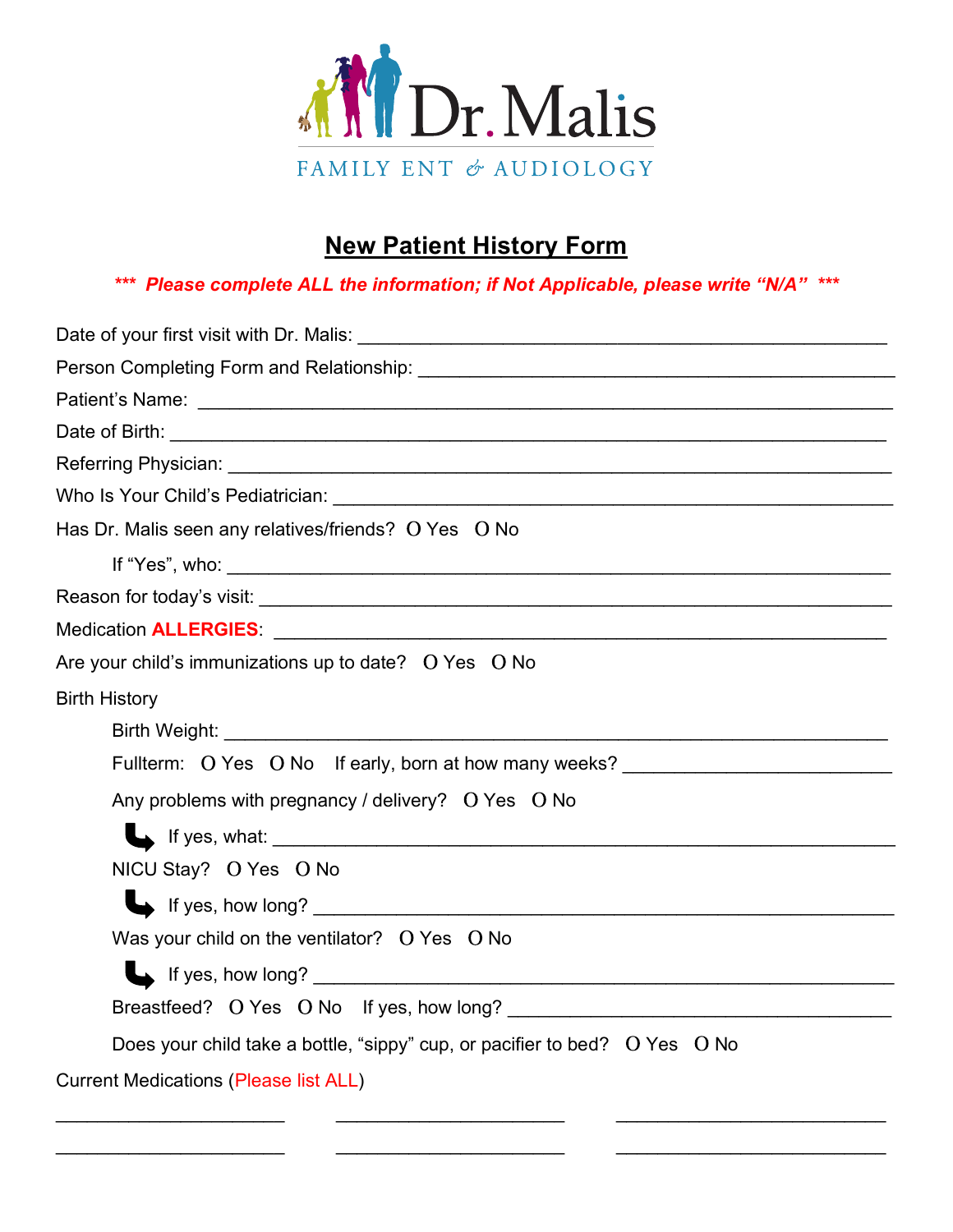Does your child or anyone in the family have problems with Anesthesia?Ο Yes Ο No

\_\_\_\_\_\_\_\_\_\_\_\_\_\_\_\_\_\_\_\_\_\_ \_\_\_\_\_\_\_\_\_\_\_\_\_\_\_\_\_\_\_\_\_\_ \_\_\_\_\_\_\_\_\_\_\_\_\_\_\_\_\_\_\_\_\_\_\_\_\_\_

\_\_\_\_\_\_\_\_\_\_\_\_\_\_\_\_\_\_\_\_\_\_ \_\_\_\_\_\_\_\_\_\_\_\_\_\_\_\_\_\_\_\_\_\_ \_\_\_\_\_\_\_\_\_\_\_\_\_\_\_\_\_\_\_\_\_\_\_\_\_\_

If yes, who and what was the problem?  $\qquad \qquad$   $\qquad \qquad$  If yes, who and what was the problem?

#### Medical History

Please mark the circle if your child has / had any of the following medical problems?

- Ο Heart
	- o Healthy / No Problems / Not Applicable
	- o Congenital Heart Disease
	- o Murmur
	- o Needs antibiotics for dental procedures
	- o Other; specify: \_\_\_\_\_\_\_\_\_\_\_\_\_\_\_\_\_\_\_\_\_\_\_\_\_\_\_\_\_\_\_\_\_\_\_\_\_\_\_\_\_\_\_\_\_\_\_\_\_\_\_\_\_\_\_
- Ο Lungs / Breathing
	- o Healthy / No Problems / Not Applicable
	- o Asthma
	- o Recurrent Croup
	- o Cystic Fibrosis
	- o Bronchopulmonary Dysplasia
	- o Laryngomalacia or Tracheomalacia
	- o Other; specify: \_\_\_\_\_\_\_\_\_\_\_\_\_\_\_\_\_\_\_\_\_\_\_\_\_\_\_\_\_\_\_\_\_\_\_\_\_\_\_\_\_\_\_\_\_\_\_\_\_\_\_\_\_\_\_
- Ο Stomach / Bowel / Digestive
	- o Healthy / No Problems / Not Applicable
	- o Reflux
	- o G-Tube
	- $\circ$  Other; specify:  $\circ$  Other; specify:
- Ο Neurological
	- o Healthy / No Problems / Not Applicable
	- o Seizures
	- o Cerebral Palsy
	- o Hypotonia
	- o ADD
	- o ADHD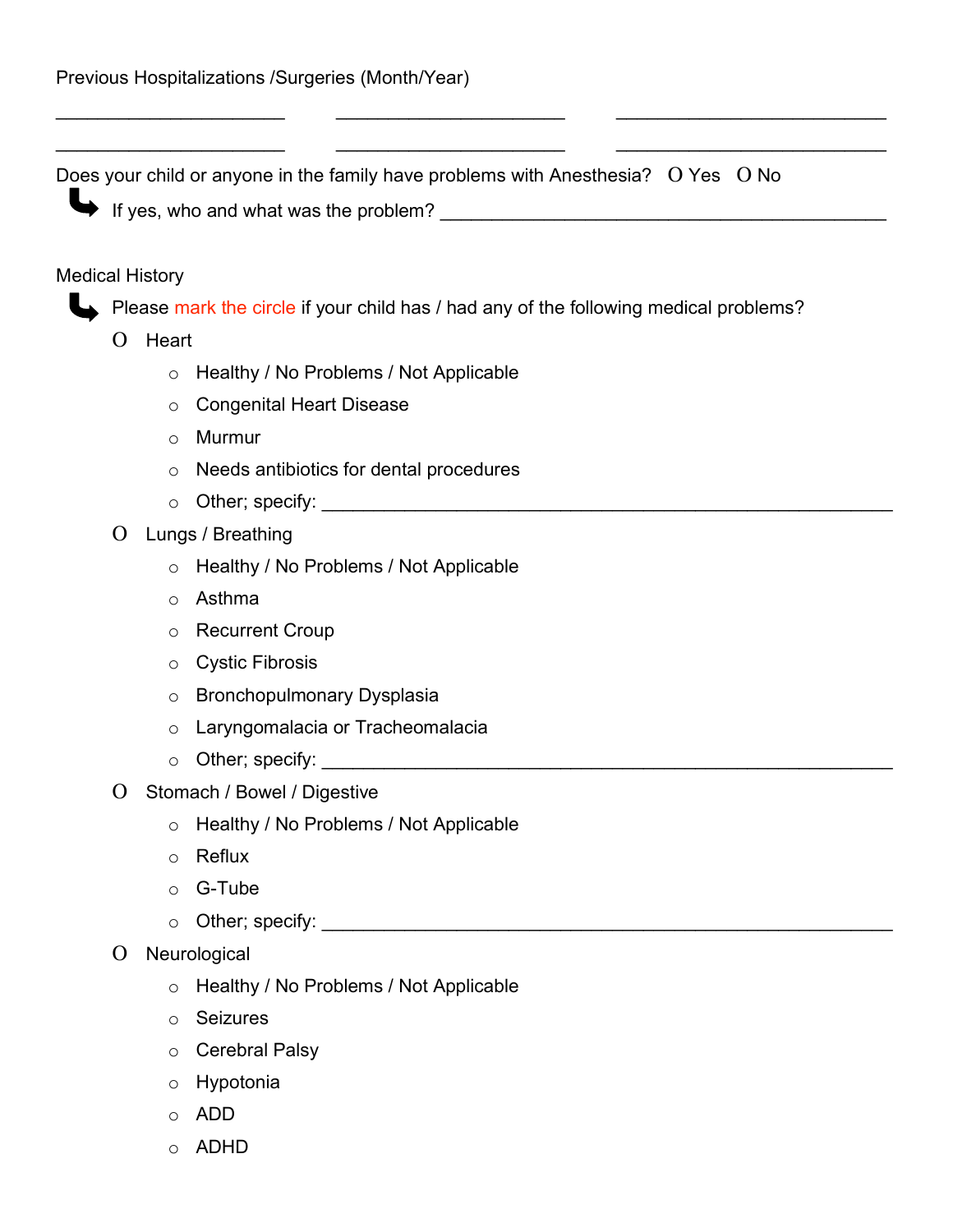## Ο Neurological Continued

- o Developmental Delay
- o Autism
- o Other; specify: \_\_\_\_\_\_\_\_\_\_\_\_\_\_\_\_\_\_\_\_\_\_\_\_\_\_\_\_\_\_\_\_\_\_\_\_\_\_\_\_\_\_\_\_\_\_\_\_\_\_\_\_\_\_\_

## Ο Skin

- o Healthy / No Problems / Not Applicable
- o Eczema
- o Birthmarks (e.g. Hemangiomas, Café Au Lait spots, etc)
- $\circ$  Other; specify:  $\circ$  Other; specify:
- Ο Eyes
	- o Healthy / No Problems / Not Applicable
	- o Strabismus
	- o Glasses / Contacts
	- $\circ$  Other; specify:  $\circ$  Other; specify:

## Ο Endocrine

- o Healthy / No Problems / Not Applicable
- o Thyroid Disease
- o Diabetes
- o Obesity
- $\circ$  Other; specify:  $\circ$  Other; specify:

#### Ο Blood

- o Healthy / No Problems / Not Applicable
- o Bleeding Disorder
- o Sickle Cell Disease / Trait
- o Other; specify: \_\_\_\_\_\_\_\_\_\_\_\_\_\_\_\_\_\_\_\_\_\_\_\_\_\_\_\_\_\_\_\_\_\_\_\_\_\_\_\_\_\_\_\_\_\_\_\_\_\_\_\_\_\_\_

## Ο Kidney

- o Healthy / No Problems / Not Applicable
- o Recurrent Urinary Tract infections
- o Other; specify: \_\_\_\_\_\_\_\_\_\_\_\_\_\_\_\_\_\_\_\_\_\_\_\_\_\_\_\_\_\_\_\_\_\_\_\_\_\_\_\_\_\_\_\_\_\_\_\_\_\_\_\_\_\_\_
- Ο Allergy / Immunology
	- o Healthy / No Problems / Not Applicable
	- o Immune Deficiency
	- o Seasonal Allergies / "Hayfever"
	- o Other; specify: \_\_\_\_\_\_\_\_\_\_\_\_\_\_\_\_\_\_\_\_\_\_\_\_\_\_\_\_\_\_\_\_\_\_\_\_\_\_\_\_\_\_\_\_\_\_\_\_\_\_\_\_\_\_\_